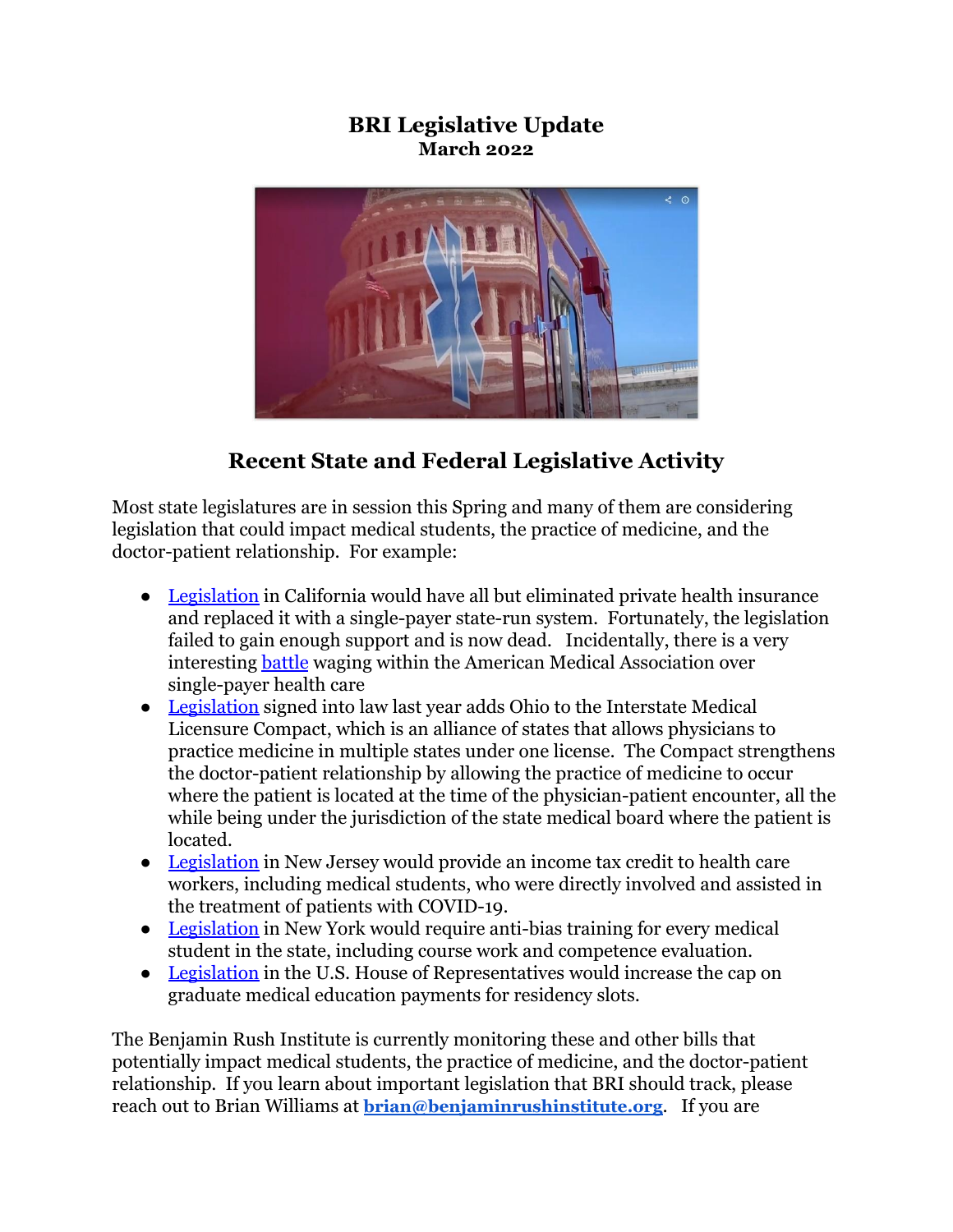interested in contacting your state legislature about these or other legislative proposals, or if you need help identifying your federal or state representatives and senators, reach out to Brian for assistance. Below, there is a list of helpful state legislature websites, as well as the 2022 state legislative calendar.

### **Surprise Billing Update**

A federal judge has [ruled](https://www.documentcloud.org/documents/21273410-no-surprises-act-tma-v-hhs-summary-judgment) in favor of physicians who sued against the federal government's new surprise medical billing arbitration rules. "Surprise" medical billing can happen unexpectedly when a patient's insurance doesn't cover all the services or procedures from multiple providers (for instance, at a hospital). The new [rules](https://www.cms.gov/nosurprises), which went into effect on January 1, stipulate that if surprise medical bills go to arbitration, the arbiter must use the median in-network insurance rates as a starting point, before considering other information like the physician's experience. U.S. District Court Judge Jeremy Kernodle ruled that CMS did not follow the underlying statute (which does *not* stipulate the median in-network rate as a standard) when they implemented the new regulations. The federal government did not immediately say whether the court's decision would be appealed. There are several similar [lawsuits](https://www.healthaffairs.org/do/10.1377/forefront.20220216.824139/) from physicians and hospitals challenging the new law.

The surprise billing rules also require physician practices to provide a good faith estimate of expected charges, in order to avoid "surprise" billing situations. The rule does not explicitly exempt direct primary care (DPC) practices from the good faith estimate rule. Of course, DPC practices typically charge patients a flat monthly or annual fee, under terms of a contract, in exchange for a broad range of medical care services. In other words, there should be no surprises at a DPC practice. Therefore, BRI does not believe the rule should apply to DPC practices and we are hoping the Department of Health and Human Services will clarify the regulation, to include a specific exemption for DPC practices.

#### **PBM Probe**

On a tie 2-2 vote, the Federal Trade Commission (FTC) deadlocked about whether to investigate the business practices of pharmacy benefit managers (PBMs). If you recall from the recent [BRI Virtual Event Series with Antonio](https://www.youtube.com/watch?v=UZV_VoAfwHc) Ciaccia, the role of PBMs in today's health care system has significantly changed over time. PBMs are supposed to find the equilibrium among all the different drug prices, using negotiation and other market tactics. However, the largest PBMs (such as CVS Caremark and Express Scripts) are now dispensing prescription medication, which may have undermined—or at least significantly changed—their financial incentives. The FTC investigation would have presumably called for federal antitrust action to regulate PBMs, a heavy-handed approach that caused the two Republican commissioners to vote against the investigation. Rep. Buddy Carter (R-GA) is an outspoken critic of PBMs, as is Rep. John Rose (R-TN), both of whom are working on a legislative remedy.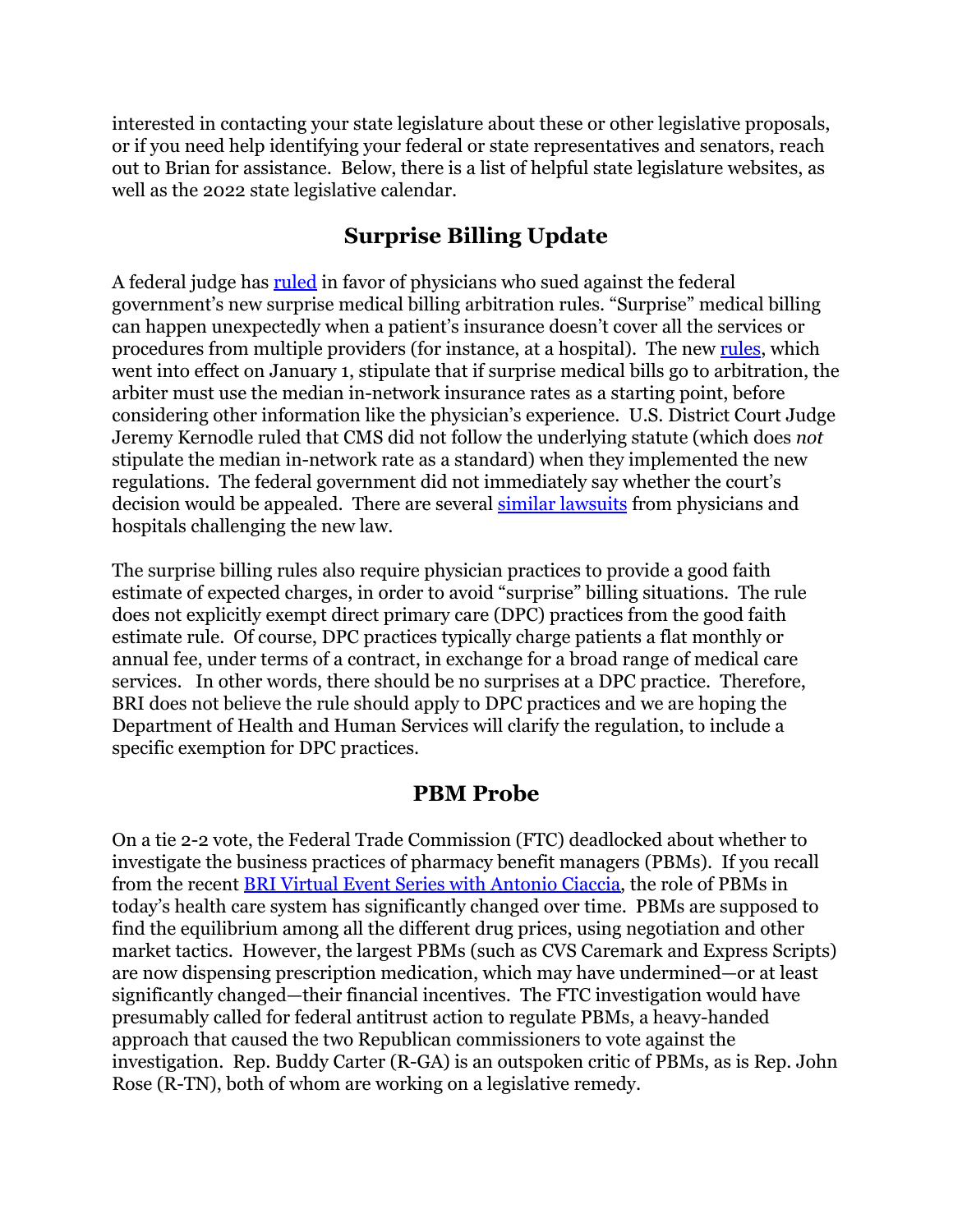## **COVID-19 Update**

In a nutshell, COVID-19 cases continue to [decline,](https://www.axios.com/covid-cases-continue-steep-decline-in-us-420ab059-19df-4d4c-9052-178fe17aeb3e.html) the White House has *[unveiled](https://www.whitehouse.gov/covidplan/)* a new COVID-19 plan, the U.S. Senate [voted](https://www.politico.com/news/2022/03/03/senate-votes-to-end-covid-19-emergency-declaration-biden-threatens-veto-00013946) to end the public health emergency, the CDC [issued](https://www.cdc.gov/coronavirus/2019-ncov/prevent-getting-sick/about-face-coverings.html) new masking guidance, and Americans are generally [ready](https://www.axios.com/axios-ipsos-poll-covid-recovery-biden-d2e3990a-5ecc-4a99-976c-da77bd8c4078.html) to move on. The President's new [National COVID-19 Preparedness Plan](https://www.whitehouse.gov/covidplan/) is a new federal initiative that will include "one-stop test-to-treat" locations at pharmacy-based clinics and other health centers. However, the American Medical Association is [not happy](https://www.ama-assn.org/press-center/press-releases/ama-statement-administration-s-test-treat-covid-19-plan) with the "test-to-treat" plan, which bypasses the prescribing decisions of physicians and allows pharmacists to give a free course of antivirals to patients, immediately after testing positive for COVID-19. BRI is monitoring the developments of the implementation of the new national plan.

| <b>State</b>         | Jan                             | Feb                  | Mar                  | Apr                 | May | <b>Jun</b>            | Jul                           | Aug | Sep                           | Oct | <b>Nov</b> | <b>Dec</b> | 202<br>3 |
|----------------------|---------------------------------|----------------------|----------------------|---------------------|-----|-----------------------|-------------------------------|-----|-------------------------------|-----|------------|------------|----------|
| <b>Alabama</b>       | Jan 11-Apr 8                    |                      |                      |                     |     |                       |                               |     |                               |     |            |            |          |
| Alaska               |                                 |                      | <b>Jan 18-May 17</b> |                     |     |                       |                               |     |                               |     |            |            |          |
| Arizona              |                                 |                      | <b>Jan 10-Apr 22</b> |                     |     |                       |                               |     |                               |     |            |            |          |
| <b>Arkansas</b>      | <b>Feb 14-</b><br><b>Mar 15</b> |                      |                      |                     |     |                       |                               |     |                               |     |            |            |          |
| California           | <b>Jan 3-Aug 31</b>             |                      |                      |                     |     |                       |                               |     | <b>Unofficially Adjourned</b> |     |            |            |          |
| Colorado             | <b>Jan 12-May 12</b>            |                      |                      |                     |     |                       |                               |     |                               |     |            |            |          |
| <b>Connecticut</b>   | Feb 9-May 4                     |                      |                      |                     |     |                       |                               |     |                               |     |            |            |          |
| <b>Delaware</b>      | <b>Jan 11-June 30</b>           |                      |                      |                     |     |                       |                               |     |                               |     |            |            |          |
| <b>Florida</b>       |                                 | <b>Jan 11-Mar 11</b> |                      |                     |     |                       |                               |     |                               |     |            |            |          |
| Georgia              | <b>Jan 10-Apr 1</b>             |                      |                      |                     |     |                       |                               |     |                               |     |            |            |          |
| <b>Hawaii</b>        | <b>Jan 19-May 5</b>             |                      |                      |                     |     |                       |                               |     |                               |     |            |            |          |
| Idaho                | <b>Jan 10-Apr 4</b>             |                      |                      |                     |     |                       |                               |     |                               |     |            |            |          |
| <b>Illinois</b>      | <b>Jan 12-May 31</b>            |                      |                      |                     |     |                       | <b>Unofficially Adjourned</b> |     |                               |     |            |            |          |
| Indiana              | <b>Jan 11-Mar 11</b>            |                      |                      |                     |     |                       |                               |     |                               |     |            |            |          |
| lowa                 | <b>Jan 10-Apr 21</b>            |                      |                      |                     |     |                       |                               |     |                               |     |            |            |          |
| <b>Kansas</b>        | Jan 10-Apr 8                    |                      |                      |                     |     |                       |                               |     |                               |     |            |            |          |
| Kentucky             | Jan 4-Apr 15                    |                      |                      |                     |     |                       |                               |     |                               |     |            |            |          |
| Louisiana            |                                 |                      |                      | <b>Mar 14-Jun 6</b> |     |                       |                               |     |                               |     |            |            |          |
| <b>Maine</b>         | Jan 5-Apr 20                    |                      |                      |                     |     |                       |                               |     |                               |     |            |            |          |
| Maryland             | <b>Jan 12-Apr 11</b>            |                      |                      |                     |     |                       |                               |     |                               |     |            |            |          |
| <b>Massachusetts</b> | <b>Jan 5-Jan 2023</b>           |                      |                      |                     |     |                       |                               |     |                               |     |            |            |          |
| Michigan             | Jan 12-Dec 31                   |                      |                      |                     |     |                       |                               |     |                               |     |            |            |          |
| <b>Minnesota</b>     | <b>Jan 31-May 23</b>            |                      |                      |                     |     |                       |                               |     |                               |     |            |            |          |
| Mississippi          |                                 |                      | Jan 4-Apr 3          |                     |     |                       |                               |     |                               |     |            |            |          |
| <b>Missouri</b>      | Jan 5-May 30                    |                      |                      |                     |     |                       |                               |     |                               |     |            |            |          |
| <b>Montana</b>       |                                 |                      |                      |                     |     | <b>Not in Session</b> |                               |     |                               |     |            |            |          |
| <b>Nebraska</b>      | Jan 5-Apr 13                    |                      |                      |                     |     |                       |                               |     |                               |     |            |            |          |

#### **2022 State Legislative Calendar**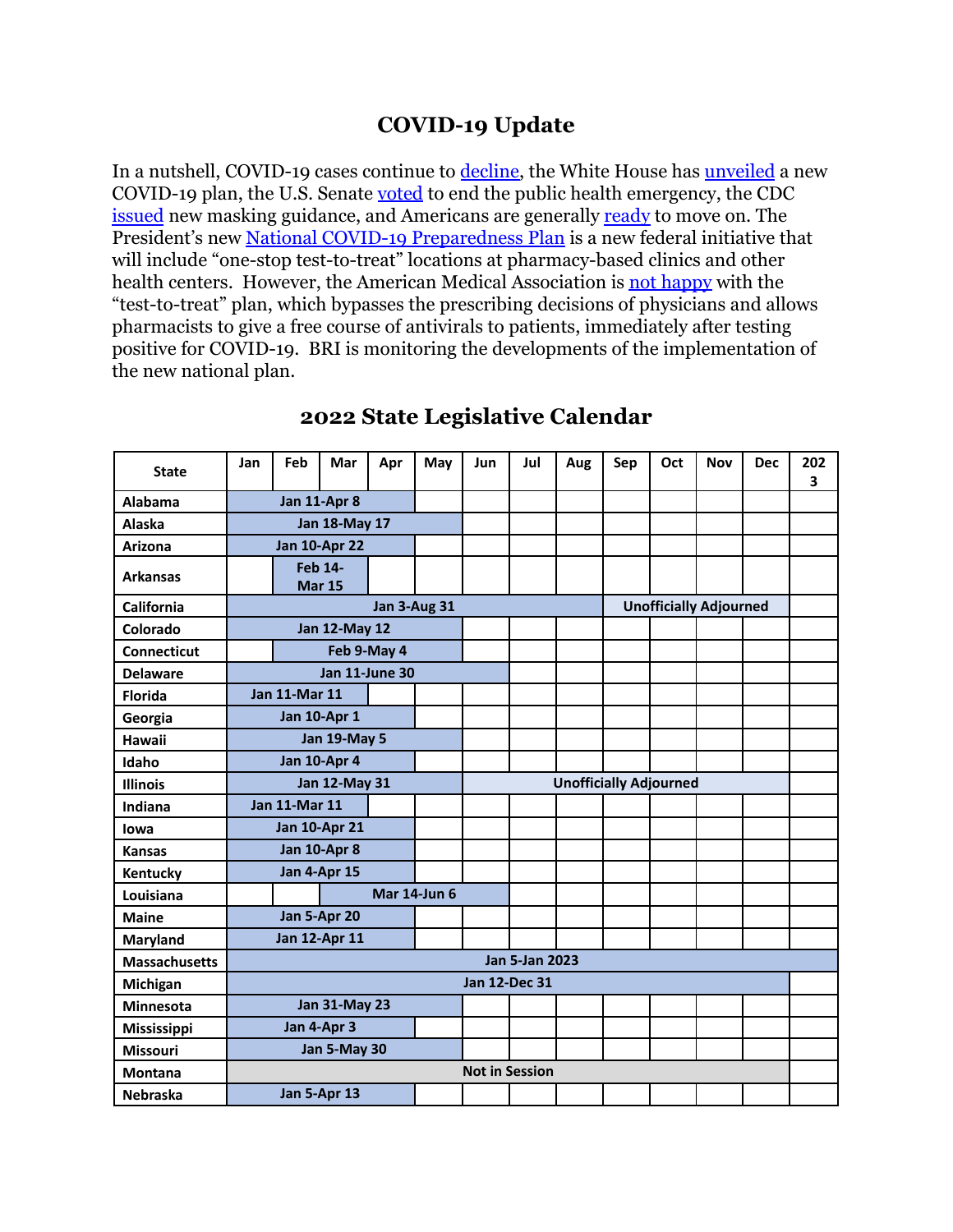| <b>Nevada</b>           | <b>Not in Session</b>                                 |                       |  |  |  |                     |                               |  |  |  |  |  |  |
|-------------------------|-------------------------------------------------------|-----------------------|--|--|--|---------------------|-------------------------------|--|--|--|--|--|--|
| <b>New</b><br>Hampshire | <b>Jan 5-Jun 30</b>                                   |                       |  |  |  |                     | <b>Unofficially Adjourned</b> |  |  |  |  |  |  |
| <b>New Jersey</b>       | <b>Jan 11-Jan 2023</b>                                |                       |  |  |  |                     |                               |  |  |  |  |  |  |
| <b>New Mexico</b>       | $Jan 8-$<br>Feb <sub>17</sub>                         |                       |  |  |  |                     |                               |  |  |  |  |  |  |
| <b>New York</b>         |                                                       | <b>Jan 5-Jan 2023</b> |  |  |  |                     |                               |  |  |  |  |  |  |
| <b>North Carolina</b>   |                                                       |                       |  |  |  | <b>May 16-Jul 8</b> |                               |  |  |  |  |  |  |
| <b>North Dakota</b>     | <b>Not in Session</b>                                 |                       |  |  |  |                     |                               |  |  |  |  |  |  |
| Ohio                    |                                                       | Jan 3-Dec 31          |  |  |  |                     |                               |  |  |  |  |  |  |
| Oklahoma                | Feb 7-May 26                                          |                       |  |  |  |                     |                               |  |  |  |  |  |  |
| Oregon                  |                                                       | Feb 1-Mar 7           |  |  |  |                     |                               |  |  |  |  |  |  |
| Pennsylvania            | <b>Jan 4-Nov 18</b>                                   |                       |  |  |  |                     |                               |  |  |  |  |  |  |
| <b>Rhode Island</b>     | <b>Jan 4-Jan 2023</b>                                 |                       |  |  |  |                     |                               |  |  |  |  |  |  |
| <b>South Carolina</b>   | <b>Jan 11-May 31</b><br><b>Unofficially Adjourned</b> |                       |  |  |  |                     |                               |  |  |  |  |  |  |
| <b>South Dakota</b>     | <b>Jan 11-Mar 28</b>                                  |                       |  |  |  |                     |                               |  |  |  |  |  |  |
| <b>Tennessee</b>        | <b>Jan 11-Apr 21</b>                                  |                       |  |  |  |                     |                               |  |  |  |  |  |  |
| <b>Texas</b>            | <b>Not in Session</b>                                 |                       |  |  |  |                     |                               |  |  |  |  |  |  |
| Utah                    | <b>Jan 18-Mar 4</b>                                   |                       |  |  |  |                     |                               |  |  |  |  |  |  |
| Vermont                 | Jan 4-May 6                                           |                       |  |  |  |                     |                               |  |  |  |  |  |  |
| Virginia                | <b>Jan 12-Mar 13</b>                                  |                       |  |  |  |                     |                               |  |  |  |  |  |  |
| Washington              | <b>Jan 10-Mar 18</b>                                  |                       |  |  |  |                     |                               |  |  |  |  |  |  |
| <b>West Virginia</b>    | <b>Jan 12-Mar 12</b>                                  |                       |  |  |  |                     |                               |  |  |  |  |  |  |
| <b>Wisconsin</b>        | <b>Jan 11-Dec 31</b>                                  |                       |  |  |  |                     |                               |  |  |  |  |  |  |
| Wyoming                 | <b>Feb 14-</b><br><b>Mar 11</b>                       |                       |  |  |  |                     |                               |  |  |  |  |  |  |

# **State Legislature Websites**

| <b>State</b>       | <b>Website URL</b>                  |
|--------------------|-------------------------------------|
| <b>Alabama</b>     | http://www.legislature.state.al.us/ |
| Alaska             | http://w3.legis.state.ak.us/        |
| <b>Arizona</b>     | http://www.azleg.gov/               |
| <b>Arkansas</b>    | http://www.arkleg.state.ar.us/      |
| <b>California</b>  | http://leginfo.legislature.ca.gov/  |
| Colorado           | http://www.leg.state.co.us/         |
| <b>Connecticut</b> | https://www.cga.ct.gov/             |
| <b>Delaware</b>    | http://legis.delaware.gov/          |
| <b>Florida</b>     | http://www.leg.state.fl.us/         |
| Georgia            | http://www.legis.ga.gov/            |
| Hawaii             | http://www.capitol.hawaii.gov/      |
| Idaho              | https://legislature.idaho.gov/      |
| <b>Illinois</b>    | http://www.ilga.gov/                |
| <b>Indiana</b>     | https://iga.in.gov/                 |
| lowa               | https://www.legis.iowa.gov/         |
| <b>Kansas</b>      | http://www.kslegislature.org/       |
| Kentucky           | http://www.lrc.ky.gov/              |